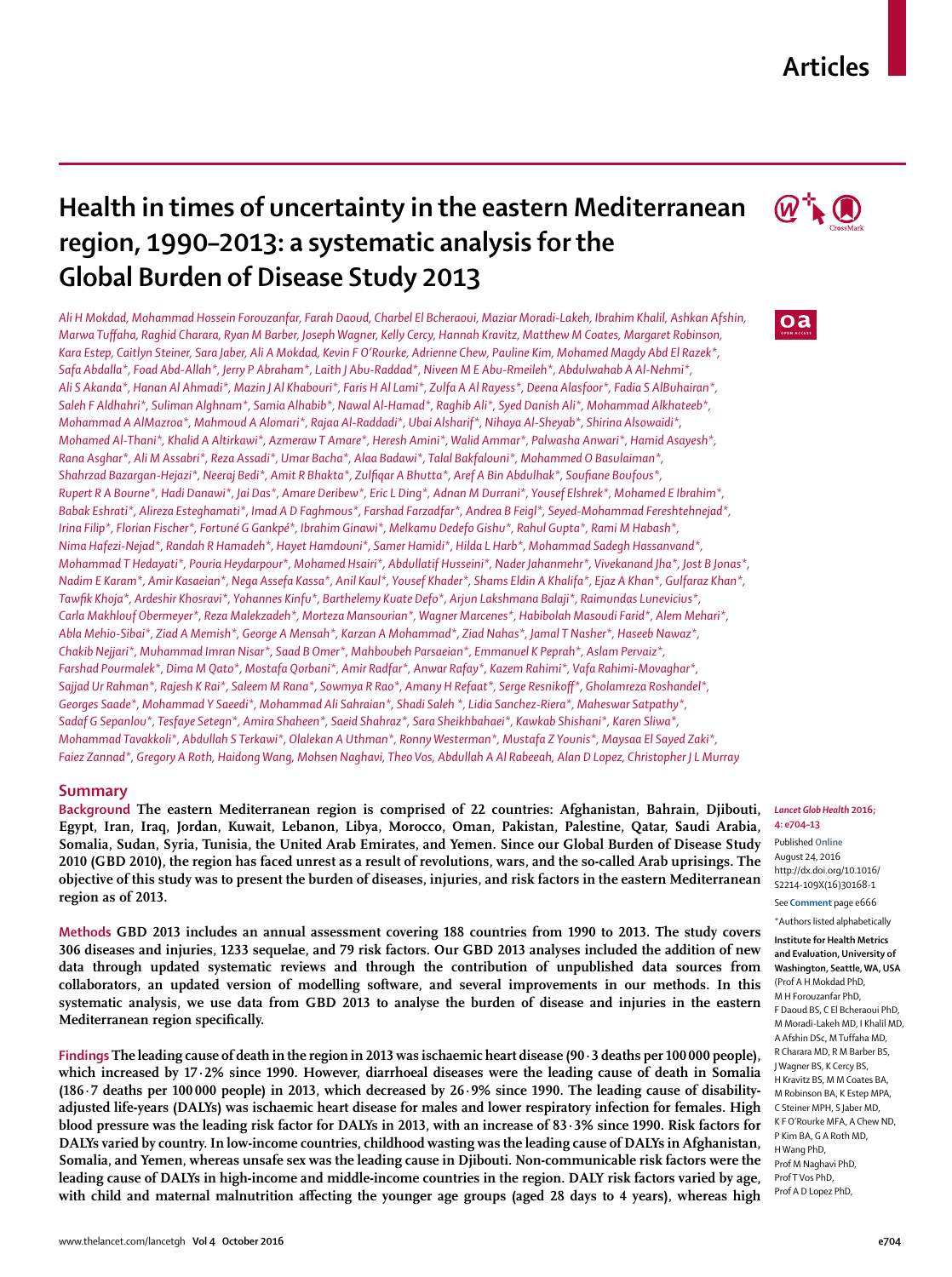Prof C J L Murray DPhil)**; Department of Community Medicine, Preventive Medicine and Public Health Research Center** (M Moradi-Lakeh)**, Department of Health Education and Promotion, School of Health**  (M Mansourian PhD)**, Iran University of Medical Sciences, Tehran, Iran; Department of Surgery, Division of Surgical Oncology, University of Texas Southwestern Medical Center, Dallas, TX, USA** 

(A A Mokdad MD)**; Aswan University Hospital, Aswan Faculty of Medicine, Aswan, Egypt** 

(M Magdy Abd El Razek MBBCh)**; Sudanese Public Health Consultancy Group, Solihull, UK** (S Abdalla MD)**; Department of Neurology, Cairo University, Cairo, Egypt**  (Prof F Abd-Allah MD)**; Family Medicine Residency Program at California Hospital, University of Southern California, Los Angeles, CA, USA** (J P Abraham MD)**; Institute for Global Health** (J P Abraham)**, Department of Global Health and Population**  (A B Feigl ScD)**, Harvard T H Chan School of Public Health**  (E L Ding ScD)**, Harvard University, Boston, MA, USA; Infectious Disease Epidemiology Group, Weill Cornell Medical College in Qatar, Doha, Qatar**  (L J Abu-Raddad PhD)**; Institute of Community and Public Health, Birzeit University, Ramallah, Palestine**  (N M E Abu-Rmeileh PhD)**; Ministry of Health, Sana'a, Yemen** (A A Al-Nehmi MD)**; University of Rhode Island, Kingston, RI, USA** (A S Akanda PhD)**; Majlis Al Shura, Riyadh, Saudi Arabia**  (H Al Ahmadi DrPH)**; Ministry of Health, Muscat, Oman** (M J Al Khabouri PhD, D Alasfoor MSc)**; College of Medicine, University of Baghdad, Baghdad, Iraq**  (F H Al Lami PhD)**; The Saudi Center for Evidence Based Healthcare** 

(Z A Al Rayess ABFM)**, Cardiovascular Diseases Control and Prevention Program** (M E Ibrahim MPhil)**, Kingdom of Saudi Arabia Ministry of Health, Riyadh, Saudi Arabia** (M A AlMazroa MD, R Al-Raddadi PhD, M O Basulaiman PhD, **bodyweight and systolic blood pressure affected older people (aged 60–80 years). The proportion of DALYs attributed to high body-mass index increased from 3·7% to 7·5% between 1990 and 2013. Burden of mental health problems and drug use increased. Most increases in DALYs, especially from non-communicable diseases, were due to population growth. The crises in Egypt, Yemen, Libya, and Syria have resulted in a reduction in life expectancy; life expectancy in Syria would have been 5 years higher than that recorded for females and 6 years higher for males had the crisis not occurred.**

**Interpretation Our study shows that the eastern Mediterranean region is going through a crucial health phase. The Arab uprisings and the wars that followed, coupled with ageing and population growth, will have a major impact on the region's health and resources. The region has historically seen improvements in life expectancy and other health indicators, even under stress. However, the current situation will cause deteriorating health conditions for many**  countries and for many years and will have an impact on the region and the rest of the world. Based on our findings, we call for increased investment in health in the region in addition to reducing the conflicts.

**Funding Bill & Melinda Gates Foundation.**

**Copyright © The Author(s). Published by Elsevier Ltd. This is an Open Access article under the CC BY license.**

#### **Introduction**

The eastern Mediterranean region is comprised of 22 countries: Afghanistan, Egypt, Bahrain, Djibouti, Iraq, Iran, Jordan, Kuwait, Lebanon, Libya, Morocco, Oman, Pakistan, Palestine, Qatar, Saudi Arabia, Somalia, Sudan, Syria, Tunisia, the United Arab Emirates, and Yemen. The region has a population of about 583 million people.1 Countries in the eastern Mediterranean region vary substantially in their gross domestic product, sociodemographic profiles, health indicators, and health system capacities and coverage.<sup>2,3</sup>

The political and economic situation in the region since 2010 has suffered from continued unrest and the Arab uprisings. Revolutions and changes in government occurred in Egypt, Libya, Tunisia, and Yemen. A civil war is devastating Syria, and disturbances are common in Afghanistan, Bahrain, Iraq, Palestine, and Somalia. As a result, hundreds of thousands of civilians have been forced to flee and seek refuge.

In this Article, we present the burden of diseases, injuries, and risk factors in the eastern Mediterranean region from 1990 to 2013, with the aim to show the impact of war and unrest on the health of people in the region as of the end of 2013.

## **Methods**

## **Study overview**

The Global Burden of Disease Study 2013 (GBD 2013) includes an annual assessment covering 188 countries from 1990 to 2013. It covers 306 diseases and injuries, 1233 sequelae, and 79 risk factors. Detailed descriptions

#### **Research in context**

#### **Evidence before this study**

The Global Burden of Disease Study 2010 (GBD 2010) became available in 2012. GBD 2010 reported on disability-adjusted life-years (DALYs), health-adjusted life expectancy, and 67 risks and risk clusters by 21 world regions and 188 countries. GBD 2010 covered 20 age and sex groups.

#### **Added value of this study**

GBD 2013 includes an annual assessment covering 188 countries, from 1990 to 2013. It covers 306 diseases and injuries, 1233 sequelae, and 79 risk factors. GBD 2013 included key methodological differences from GBD 2010, which were inclusion of new data through updated systematic reviews and through the contribution of unpublished data sources from many collaborators; use of a counterfactual approach for estimating diarrhoea and pneumonia causes; elaboration of the sequelae list to include asymptomatic states; use of more detailed nature of injury codes (N-codes); improvements to the Bayesian meta-regression method; increased simulation size for comorbidity; estimation of the

prevalence of injuries by cohort; and use of a new method to estimate the distribution of mild, moderate, and severe anaemia by cause. This study provides an overview of the comprehensive burden of diseases and risk factors for the eastern Mediterranean region.

#### **Implications of all the available evidence**

The eastern Mediterranean region is facing numerous health challenges, as a result of previous wars, revolutions, the wars that followed, and ageing and population growth. These challenges will have a major impact on health outcomes and available resources. The region has historically seen improvements in life expectancy and other health indicators even under stress. However, according to our study, the current situation has resulted in deteriorating health conditions for many countries that are threatening these gains and will have an impact on the region and the rest of the world. On the basis of our data, we call for increased investment in health in the region and the end of ongoing conflicts.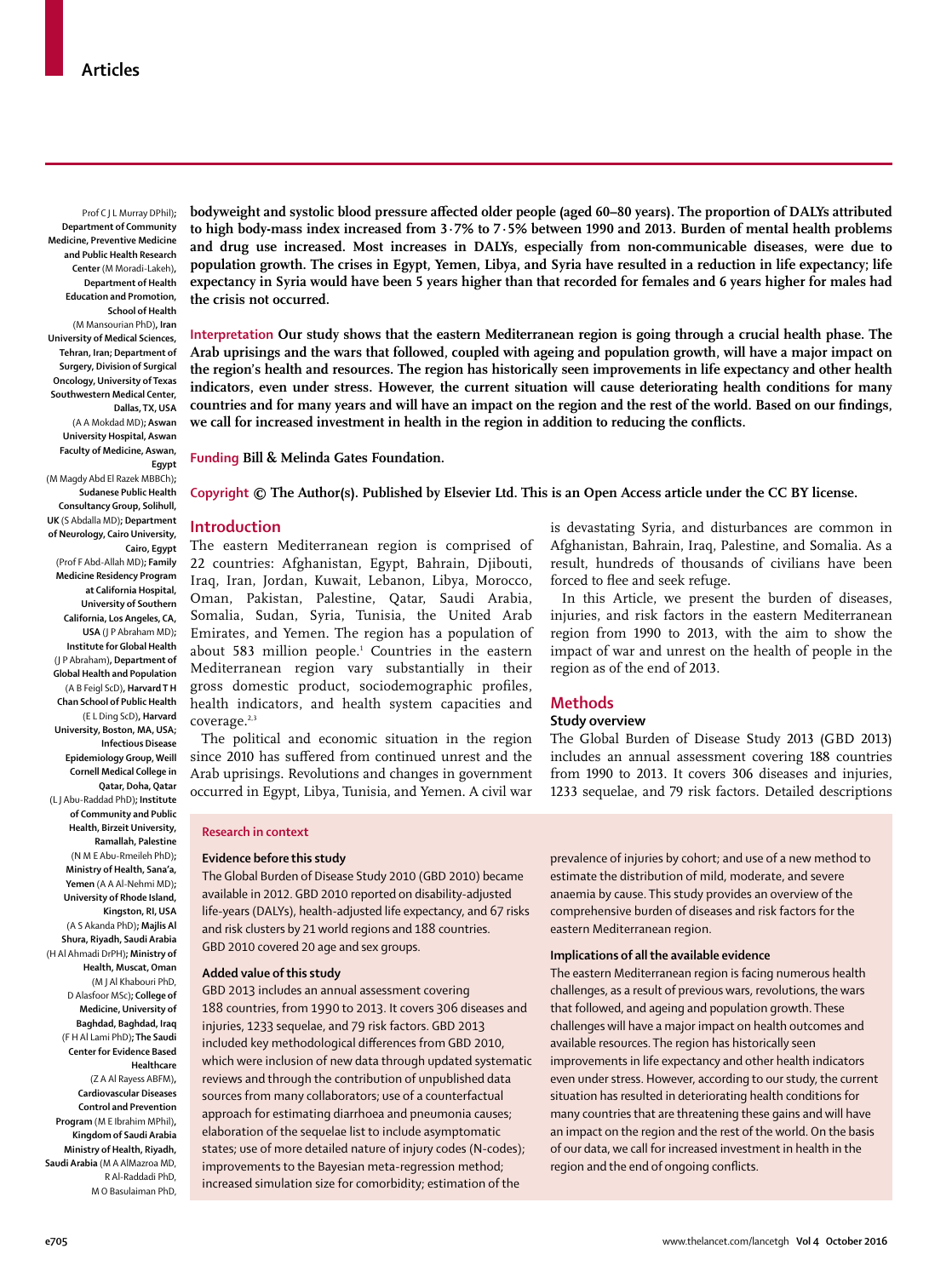of the method and approach of GBD 2013 have been published elsewhere. $47$  Key changes in the methods from GBD 2010 are the inclusion of new data through updated systematic reviews and the contribution of unpublished data sources from various collaborators; the use of a counterfactual approach for estimating causes of diarrhoea and pneumonia; elaboration of the sequelae list to include asymptomatic states; use of more detailed nature of injury codes (N-codes); improvements to the Bayesian meta-regression method; increased simulation size for comorbidity; estimation of the prevalence of injuries by cohort; and use of a new method to estimate the distribution of mild, moderate, and severe anaemia by cause. In this systematic analysis, we use data from GBD 2013 to analyse the burden of disease and injuries in the eastern Mediterranean region specifically. We report 95% uncertainty intervals for each value in our analysis.

## **Mortality estimation**

We generated child mortality rates and adult mortality rates under the influence of natural disasters and armed conflicts as previously described.<sup>7</sup> Because of ongoing unrest and war, some datapoints needed for our analyses were not available. A list of all datapoints used in this study are available on our Global Health Data Exchange web page. When data were unavailable, we relied on our ensemble modelling techniques to generate the estimates using other available variables and the information for neighbouring countries or countries with a similar health profile in the region. We used six different modelling strategies for the 240 causes of death using our cause-of-death ensemble model for causes with sufficient information. We estimated national time series from 1950 to 2013 for gross domestic product, educational attainment, tobacco prevalence, and obesity. For mortality rates of children younger than 5 years, we analysed all survey, census, sample registration, and vital registration sources. Wherever possible, we analysed microdata from surveys and censuses with updated methods for child mortality. We corrected for bias in different sources in specific countries. For adult mortality, we identified all available vital registration data, sibling history survey data, sample registration data, and household recall of deaths. We assessed vital registration data for completeness and analysed sibling history data to account for survivor bias, zero-surviving sibships, and recall bias. We used spatiotemporal regression and Gaussian process regression to synthesise all measurements of mortality. We used UN population estimates that account for migration in our analyses. Moreover, we applied mortality shocks based on multiple reports to our analyses.

## **Eff ects of risk factors on disease burden**

We used the comparative risk assessment approach to evaluate how much of the burden of disease observed in a given year can be attributed to past exposure to a risk factor.7 We estimated attributable burden by comparing observed health outcomes with outcomes that would have been observed if an alternative or counterfactual level of exposure had taken place in the past. We used the exposure level that minimises risk for the population, termed the theoretical minimum risk exposure level. We avoided double counting in the presentation of overall results by computing the overlap for joint risk distributions: behavioural risks alone; environmental or occupational risks alone; metabolic risks alone; behavioural and environmental or occupational risks together; behavioural and metabolic risks together; environmental or occupational and metabolic risks together; and behavioural, environmental or occupational, and metabolic risks together.

### **Disaggregation**

We cross-tabulated the quantiles of disability-adjusted life-years (DALYs) by quintiles of annual DALY increase from 1990 to 2013 to show rates of DALY increase by burden. We divided the region into three categories according to the gross national income (GNI) per capita. The first category represents the low-income countries with an average GNI per capita of US\$523·3 On the opposite end of the spectrum are oil-rich, high-income countries with an average GNI per capita of \$39 688. The nations that lie in between are the middle-income countries with an average GNI per capita of \$3251, which can be further subdivided into lower-middle-income and upper-middle-income countries. Low-income countries were Afghanistan, Djibouti, Somalia, and Yemen. Middle-income countries were Egypt, Iran, Iraq, Jordan, Lebanon, Libya, Morocco, Pakistan, Palestine, Sudan, Syria, and Tunisia. High-income countries were Bahrain, Kuwait, Oman, Qatar, Saudi Arabia, and the United Arab Emirates.

### **Role of the funding source**

The funder of the study had no role in study design, data collection, data analysis, data interpretation, or writing of the report. The corresponding author had full access to all the data in the study and had final responsibility to submit the paper.

## **Results**

The leading cause of death in the eastern Mediterranean region in 2013 was ischaemic heart disease (90·3 deaths per 100000 people).<sup>8</sup> It surpassed both diarrhoeal diseases and lower respiratory infections as the leading cause of death in 1990, increasing by 17·2%. There was a shift in main causes of death from communicable to non-communicable diseases in the region. Causes of death and their rates of change varied by country.<sup>8</sup> For example, diarrhoeal disease was the leading cause of death in Somalia and accounted for 186·7 deaths per 100000 people in 2013, a decrease of  $26.9\%$  from 1990.<sup>9</sup>

R M Habash MPH, Prof Z A Memish MD, M Y Saeedi PhD, A A Al Rabeeah MBBS)**; King Abdullah Specialized Children's Hospital, King Saud bin Abdulaziz University for Health Sciences, Riyadh, Saudi Arabia** (F S AlBuhairan MD)**; King Abdullah International Medical Research Center, Riyadh, Saudi Arabia** (F S AlBuhairan, S Alghnam PhD)**; Pediatric Department, King Khalid University Hospital**  (M Alkhateeb RN)**, King Saud University, Riyadh, Saudi Arabia** (S F Aldhahri MD, K A Altirkawi MD)**; Department of Anesthesiology**  (A S Terkawi MD)**, King Fahad Medical City, Riyadh, Saudi Arabia** (S F Aldhahri)**; Department of Health Policy and Management, Johns Hopkins Bloomberg School of Public Health, Baltimore, MD, USA** (S Alghnam)**; King Abdullah Bin Abdulaziz University Hospital, Riyadh, Saudi Arabia** (S Alhabib PhD)**; Public Authority for Food and Nutrition, Kuwait**  (N Al-Hamad PhD)**; Nuffield Department of Medicine**  (A Deribew PhD)**, University of Oxford, Oxford, UK** (R Ali FRCP, K Rahimi DM)**; University of London, London, UK**  (S D Ali BA)**; Institute and Faculty of Actuaries, Oxford, UK** (S D Ali)**; Division of Physical Therapy, Department of Rehabilitation Sciences,**  (M A Alomari PhD)**, Maternal and Child Health Department**  (N Al-Sheyab PhD)**, Jordan University of Science and Technology, Irbid, Jordan**  (Prof Y Khader ScD)**; Charité Universitätsmedizin, Berlin, Germany** (U Alsharif MPH)**; Department of Internal Medicine** (S Alsowaidi FRCPC)**, and Department of Microbiology and Immunology**  (G Khan PhD)**, College of Medicine and Health Sciences, United Arab Emirates University, Al-Ain, United Arab Emirates; Supreme Council of Health, Doha, Qatar**  (M Al-Thani FRCPCH, S E A Khalifa MSc)**; Discipline of Psychiatry, School of Medicine, University of Adelaide, Adelaide, SA, Australia**  (A T Amare MPH)**; College of Medicine and Health Sciences**  (A T Amare)**, Bahir Dar University, Bahir Dar, Ethiopia**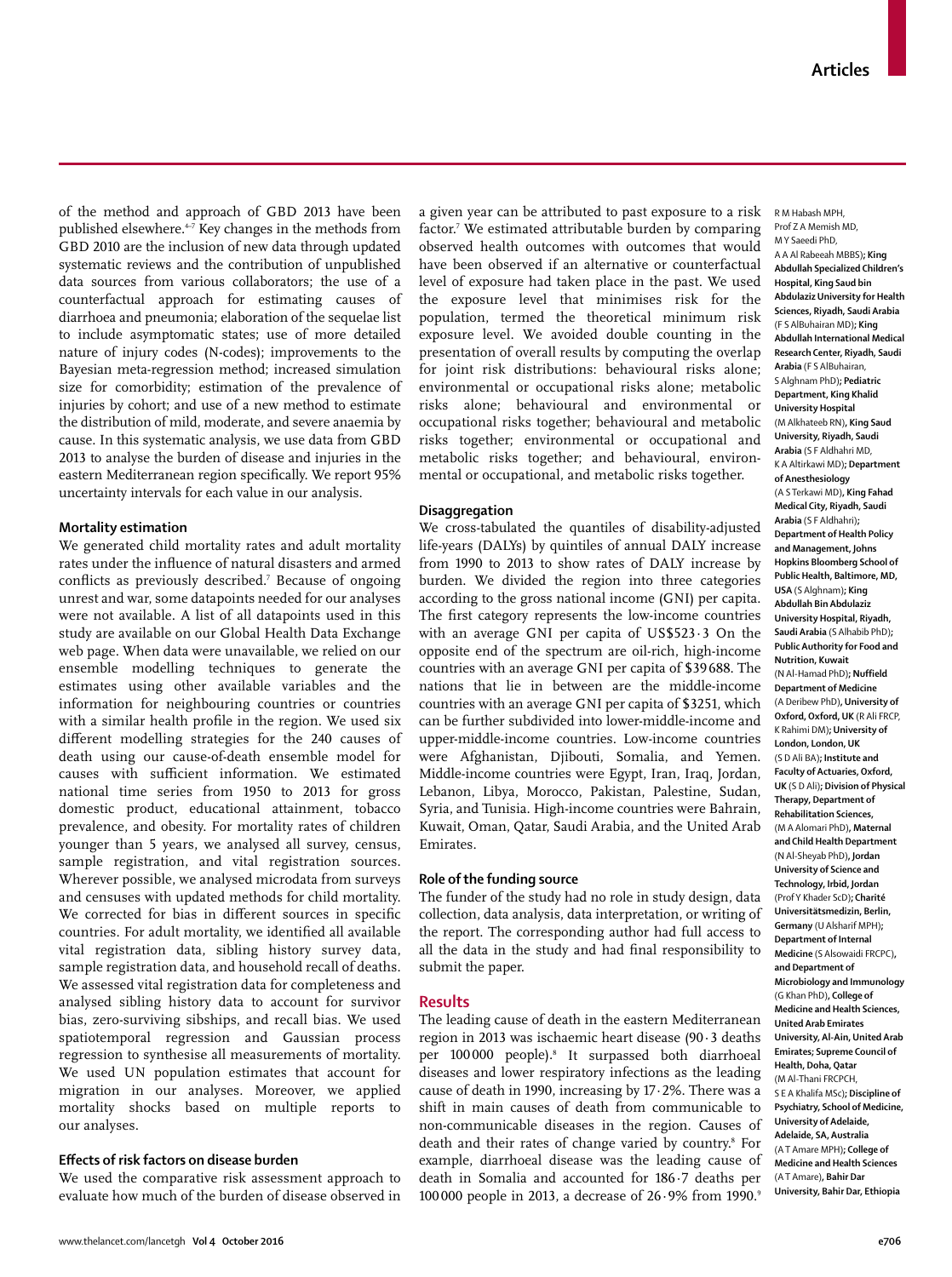| Health Research Center,                                                           | 1990                                                                       | 2005                                          | 2013                                                                          |
|-----------------------------------------------------------------------------------|----------------------------------------------------------------------------|-----------------------------------------------|-------------------------------------------------------------------------------|
| Kurdistan University of Medical                                                   | <b>Males</b>                                                               |                                               |                                                                               |
| Sciences, Sanandaj, Iran<br>$1\,$                                                 | Diarrhoeal diseases 10-7% (9-1-12-2)                                       | Lower respiratory infections 6.7% (5.6-8)     | Ischaemic heart disease 6.7% (5.9-7.6)                                        |
| (H Amini MSPH); Department<br>$\overline{2}$                                      | Lower respiratory infections 10-3% (8-9-11-6)                              | Diarrhoeal diseases 5.9% (4.7-7.1)            | Lower respiratory infections 5.8% (4.8-6.9)                                   |
| of Epidemiology and Public<br>Health, Swiss Tropical and                          |                                                                            |                                               |                                                                               |
| 3<br>Public Health Institute, Basel,                                              | Preterm birth complications 7.6% (6-9.9)                                   | Preterm birth complications 5.8% (4.6-7.7)    | Preterm birth complications 5.2% (3.9-6.8)                                    |
| $\overline{4}$<br>Switzerland (H Amini);                                          | Congenital anomalies 4.7% (3.6-6.7)                                        | Ischaemic heart disease 5.6% (5-6.3)          | Diarrhoeal diseases 4.5% (3.5-5.7)                                            |
| 5<br>University of Basel, Basel,                                                  | Neonatal encephalopathy due to birth asphyxia<br>and trauma 3.9% (2.8-5.1) | Road injuries 4.2% (3.8-4.7)                  | Road injuries 4.5% (4.0-5.0)                                                  |
| Switzerland (H Amini); Ministry<br>6<br>of Public Health, Beirut,                 | Ischaemic heart disease 3.9% (3.4-4.3)                                     | Congenital anomalies 4.1% (3.2-5.8)           | Congenital anomalies 4.0% (3.3-5.1)                                           |
| Lebanon (W Ammar PhD,<br>$\overline{7}$                                           | Road injuries 3.1% (2.8-4.1)                                               | Neonatal encephalopathy due to birth asphyxia | Neonatal encephalopathy due to birth asphyxia                                 |
| H L Harb MPH); Kabul,                                                             |                                                                            | and trauma $4% (2.5-5.5)$                     | and trauma 3.7% (2.5-5)                                                       |
| Afghanistan (P Anwari MD);<br>8                                                   | Cerebrovascular disease 2.7% (2.3-3.1)                                     | Cerebrovascular disease 3.1% (2.7-3.7)        | Cerebrovascular disease 3.5% (3-4.1)                                          |
| <b>Department of Medical</b><br>$9\,$<br>Emergency, School of                     | Other neonatal disorders 2.6% (1.7-4.0)                                    | Low back and neck pain $2.7%$ ( $2.0-3.6$ )   | Low back and neck pain 3-4% (2-5-4-4)                                         |
| Paramedic, Qom University of<br>10                                                | Meningitis 2.3% (1.6-3.3)                                                  | Chronic obstructive pulmonary disease 2.1%    | Diabetes mellitus 2.5% (2.2-2.8)                                              |
| Medical Sciences, Qom, Iran                                                       |                                                                            | $(1.9 - 2.5)$                                 |                                                                               |
| (H Asayesh PhD); South Asian                                                      | <b>Females</b>                                                             |                                               |                                                                               |
| Public Health Forum,                                                              |                                                                            |                                               |                                                                               |
| $\mathbf{1}$<br>Islamabad, Pakistan                                               | Diarrhoeal diseases 12.4% (10.4-14.3)                                      | Lower respiratory infections 7.4% (6-9)       | Lower respiratory infections 6.4% (5.2-7.6)                                   |
| $\overline{2}$<br>(R Asghar MD); Faculty of                                       | Lower respiratory infections 11.3% (9.7-12.9)                              | Diarrhoeal diseases 6.7% (5.3-8)              | Ischaemic heart disease 5.5% (4.4-6.4)                                        |
| Medicine and Health Sciences,<br>3                                                | Preterm birth complications 6.7% (5.4-8.5)                                 | Preterm birth complications 5.2% (4-6.6)      | Diarrhoeal diseases 5.1% (3.9-6.5)                                            |
| Sana'a University, Sana'a,<br>$\overline{4}$                                      | Congenital anomalies 5.0% (3.6-6.5)                                        | Ischaemic heart disease 4.8% (3.9-5.4)        | Preterm birth complications 4.7% (3.5-5.9)                                    |
| Yemen (Prof A M Assabri PhD);<br>5<br>Mashhad University of Medical               | Ischaemic heart disease 3.4% (2.7-3.9)                                     | Congenital anomalies 4.2% (3.1-5.8)           | Congenital anomalies 4.1% (3.2-5.1)                                           |
| 6<br>Sciences, Mashhad, Iran                                                      | Neonatal encephalopathy due to birth asphyxia                              | Cerebrovascular disease 3.6% (2.9-4.1)        | Cerebrovascular disease 4% (3-2-4-7)                                          |
| (R Assadi PhD) <b>; School of Health</b>                                          | and trauma 3.3% (2.3-4.4)                                                  |                                               |                                                                               |
| Sciences, University of<br>$\overline{7}$                                         | Cerebrovascular disease 2.9% (2.4-3.3)                                     | Neonatal encephalopathy due to birth asphyxia | Low back and neck pain $3.9\%$ ( $3.0-4.9$ )                                  |
| Management and Technology,                                                        |                                                                            | and trauma 3.5% (2.5-4.7)                     |                                                                               |
| Lahore, Pakistan<br>8                                                             | Other neonatal disorders 2.4% (1.6-3.6)                                    | Low back and neck pain $3.1\%$ (2.3-3.9)      | Depressive disorders 3.4% (2.4-4.7)                                           |
| (U Bacha PhM); Public Health                                                      |                                                                            |                                               |                                                                               |
| 9<br>Agency of Canada, Toronto,                                                   | Iron-deficiency anaemia 2.4% (1.8-3.1)                                     | Depressive disorders 2.8% (2.0-3.8)           | Neonatal encephalopathy due to birth asphyxia                                 |
| ON, Canada (A Badawi PhD);                                                        |                                                                            |                                               | and trauma 3.3% (2.2-4.6)                                                     |
| Ministry of Health, Damascus,                                                     | 10 Tuberculosis $2.2%$ (1.7-2.6)                                           | Iron-deficiency anaemia 2.6% (2.0-3.5)        | Diabetes mellitus 2.9% (2.5-3.2)                                              |
| Syria (T Bakfalouni MD); Charles<br><b>Total</b><br>R Drew University of Medicine |                                                                            |                                               |                                                                               |
| $\mathbf{1}$<br>and Science, Los Angeles, CA,                                     | Diarrhoeal diseases 11.5% (10.1-12.9)                                      | Lower respiratory infections 7-1% (5-9-8-3)   | Ischaemic heart disease 6-1% (5-4-6-8)                                        |
| $\overline{2}$<br>USA (S Bazargan-Hejazi PhD);                                    | Lower respiratory infections 10-8% (9-6-11-9)                              | Diarrhoeal diseases 6.2% (5.3-7.3)            | Lower respiratory infections 6.1% (5.2-7.0)                                   |
| College of Public Health and<br>3                                                 | Preterm birth complications 7.1% (6.1-8.7)                                 | Preterm birth complications 5.6% (4.7-6.8)    | Preterm birth complications 4.9% (4.1-6.0)                                    |
|                                                                                   |                                                                            |                                               |                                                                               |
| Tropical Medicine, Jazan, Saudi                                                   |                                                                            |                                               |                                                                               |
| $\overline{4}$<br>Arabia (N Bedi MD); National                                    | Congenital anomalies 4.8% (3.7-6.4)                                        | Ischaemic heart disease 5.2% (4.7-5.8)        | Diarrhoeal diseases 4.8% (4.0-5.7)                                            |
| 5<br>Institute of Mental Health                                                   | Ischaemic heart disease 3.6% (3.2-4.0)                                     | Congenital anomalies 4.1% (3.2-5.7)           | Congenital anomalies 4.1% (3.4-5)                                             |
| 6<br>(A R Bhakta MD), Center for                                                  | Neonatal encephalopathy due to birth asphyxia                              | Neonatal encephalopathy due to birth asphyxia | Cerebrovascular disease 3-7% (3-2-4-2)                                        |
| <b>Translation Research and</b>                                                   | and trauma 3.6% (2.8-4.5)                                                  | and trauma 3.8% (2.7-4.9)                     |                                                                               |
| Implementation Science,<br>$\overline{7}$                                         | Cerebrovascular disease 2.8% (2.4-3.1)                                     | Cerebrovascular disease 3.3% (2.9-3.7)        | Low back and neck pain $3.6%$ (2.7-4.6)                                       |
| National Heart, Lung, and<br>8<br><b>Blood Institute</b>                          | Other neonatal disorders 2.5% (1.9-3.5)                                    | Low back and neck pain $2.9%$ ( $2.1-3.7$ )   | Neonatal encephalopathy due to birth asphyxia<br>and trauma $3.5\%$ (2.7-4.4) |
| (G A Mensah MD), National                                                         |                                                                            |                                               |                                                                               |
| $9\,$<br>Institutes of Health,                                                    | Road injuries 2.3% (2.0-2.9)                                               | Road injuries 2.8% (2.6-3.1)                  | Road injuries 3% (2-7-3-3)                                                    |
| Montgomery Village, MD, USA<br>10<br>(A M Durrani MD); Centre of                  | Meningitis 2.2% (1.8-2.8)                                                  | Iron-deficiency anaemia 2.2% (1.6-2.9)        | Diabetes mellitus 2.6% (2.4-3.0)                                              |
| <b>Excellence in Women and Child</b><br>Health (Z A Bhutta PhD),                  | Data are proportion of DALYs out of all DALYs (95% uncertainty interval).  |                                               |                                                                               |

All countries observed an increase in life expectancy and healthy life expectancy since 1990, although at different rates (appendix pp 7–8). Afghanistan had the lowest life expectancy and healthy life expectancy (56·5 years *vs* 49·0 years for men, 56·0 years *vs* 48·8 years for women, respectively), whereas Qatar had the highest (81·2 years *vs* 69·2 years for men, 83·1 years *vs* 69·5 years for women, respectively). Lebanon had a higher increase in healthy life expectancy than life expectancy. Global life expectancy for both sexes increased from 65·3 years in 1990, to 71·5 years in 2013.4

There was a change in causes of years of life lost (YLLs) from 1990 to 2013 in all countries (appendix p 9). Overall, regional YLLs decreased from 45312 years per 100000 people in 1990 to about 24 160 years per 100000 people in 2013.<sup>8</sup> Cardiovascular diseases, neoplasms, diabetes, chronic kidney disease, and transport injuries increased, especially in high-income and middle-income countries in the region, whereas neonatal disorders, diarrhoeal diseases, and lower respiratory infections decreased. HIV/AIDS and tuberculosis were large contributors to YLLs in 2013 in

**Khan University, Karachi, Pakistan** (M I Nisar MSc)**; Centre for Global Child Health, The Hospital for Sick Children, Toronto, ON, Canada**  (Z A Bhutta)**; University of Iowa Hospitals and Clinics, Iowa City, IA, USA** (A A Bin Abdulhak MD)**; Transport and Road Safety (TARS) Research**  (S Boufous PhD)**, Brien Holden Vision Institute**

(S Resnikoff MD)**, University of New South Wales, Sydney,**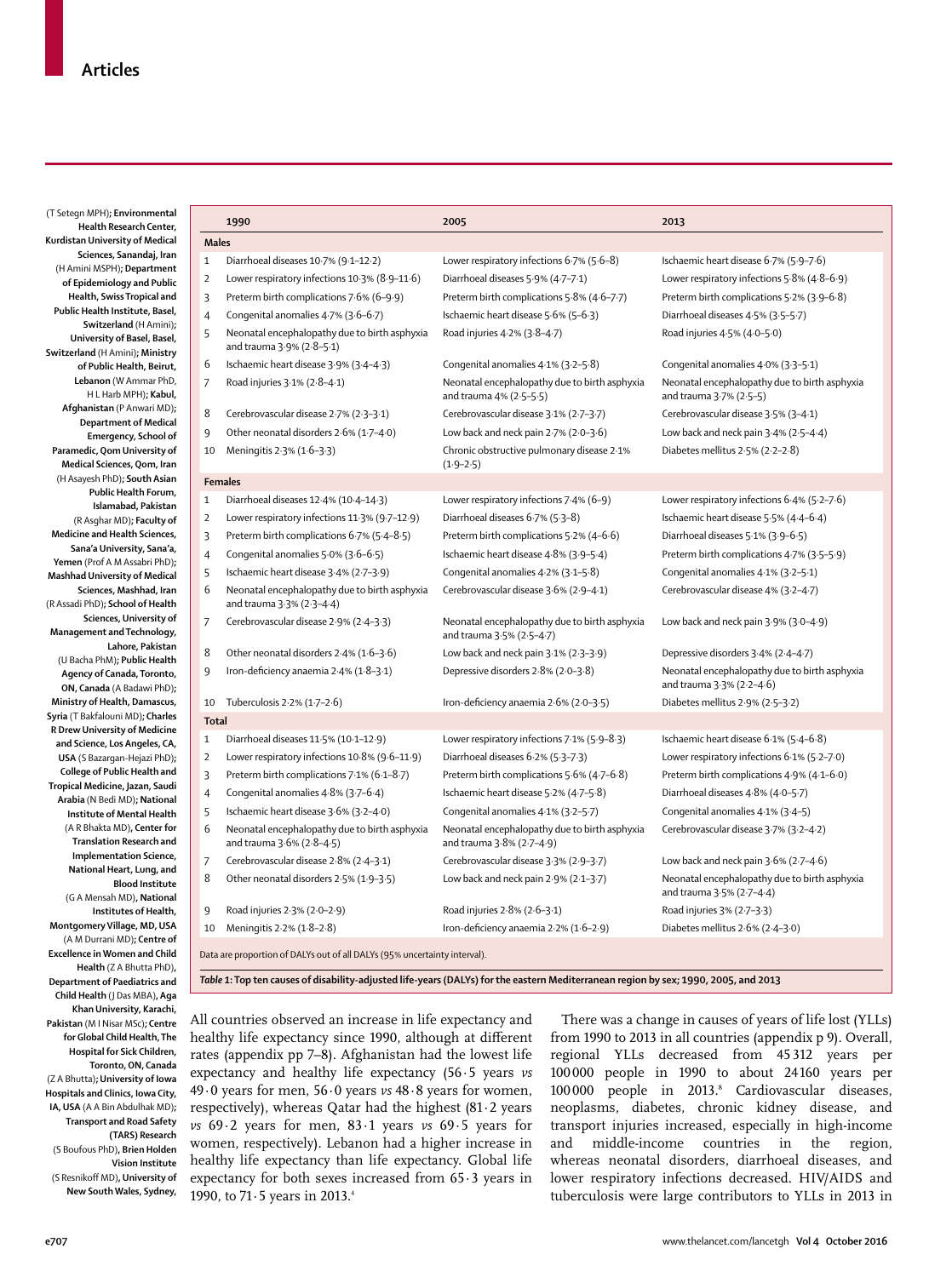|                | 1990                                                                      | 2005                                                           | 2013                                                           |
|----------------|---------------------------------------------------------------------------|----------------------------------------------------------------|----------------------------------------------------------------|
| <b>Males</b>   |                                                                           |                                                                |                                                                |
| $\mathbf{1}$   | Childhood undernutrition 15.8% (14.8-16.6)                                | Childhood undernutrition 9.3% (8.5-9.9)                        | High systolic blood pressure 7.9% (7.5-8.2)                    |
| $\overline{2}$ | Unsafe water source 10.0% (8.4-11.2)                                      | High systolic blood pressure 6.5% (6.2-6.7)                    | High body-mass index $7.0\%$ (6.6–7.4)                         |
| 3              | Suboptimal breastfeeding 8.2% (6.2-10.2)                                  | Unsafe water source 6.1% (5.1-6.9)                             | Childhood undernutrition 7.0% (6.4-7.5)                        |
| 4              | Unsafe sanitation 6.6% (5.8-7.3)                                          | High body-mass index 5.4% (5.0-5.8)                            | Smoking 6.1% (5.7-6.5)                                         |
| 5              | High systolic blood pressure 4.2% (3.9-4.4)                               | Smoking 5.3% (4.9-5.5)                                         | High fasting plasma glucose 5.0% (4.7-5.3)                     |
| 6              | No handwashing with soap $3.9\%$ ( $3.1-4.6$ )                            | Suboptimal breastfeeding 4.2% (3.0–5.4)                        | Unsafe water source 4.9% (4.0-5.6)                             |
| 7              | Smoking 3.6% (3.3-3.8)                                                    | High fasting plasma glucose 4.0% (3.7-4.3)                     | Suboptimal breastfeeding 3.4% (2.4-4.3)                        |
| 8              | High body-mass index 3.4% (3.0-3.7)                                       | Unsafe sanitation 3.6% (3.1-4.0)                               | Ambient particulate matter pollution 3.2% (3.2-3.3)            |
| 9              | Household air pollution from solid fuels 2.9%<br>$(2.5 - 3.2)$            | Ambient particulate matter pollution 2.9%<br>$(2.9 - 2.9)$     | High total cholesterol 2.9% (2.5-3.3)                          |
| 10             | Ambient particulate matter pollution 2.8% (2.7-2.8)                       | Household air pollution from solid fuels 2.7%<br>$(2.4 - 3.1)$ | Diet high in sodium $2.8\%$ (1.7-4.2)                          |
|                | <b>Females</b>                                                            |                                                                |                                                                |
| $\mathbf{1}$   | Childhood undernutrition 18.3% (17.3-19.3)                                | Childhood undernutrition 10.9% (10.1-11.5)                     | Childhood undernutrition 8.2% (7.6-8.6)                        |
| $\overline{2}$ | Unsafe water source 11.5% (9.6-13.0)                                      | Unsafe water source 6.8% (5.7-7.7)                             | High body-mass index $8.1\%$ (7.7- $8.4$ )                     |
| 3              | Suboptimal breastfeeding 8.8% (6.6-11.1)                                  | High body-mass index $6.5%$ ( $6.2-6.8$ )                      | High systolic blood pressure 7.5% (7.2-7.9)                    |
| 4              | Unsafe sanitation $7.5%$ (6.6-8.3)                                        | High systolic blood pressure 6.5% (6.0–6.7)                    | Unsafe water source $5.5\%$ (4.6-6.3)                          |
| 5              | No handwashing with soap 4.5% (3.6-5.2)                                   | Suboptimal breastfeeding 4.5% (3.1-5.9)                        | High fasting plasma glucose 5.0% (4.7-5.2)                     |
| 6              | High systolic blood pressure 4.2% (3.9-4.4)                               | High fasting plasma glucose 4.1% (3.8-4.3)                     | Suboptimal breastfeeding 3.7% (2.5-4.7)                        |
| 7              | High body-mass index 4.0% (3.7-4.2)                                       | Unsafe sanitation 4.0% (3.5-4.5)                               | Ambient particulate matter pollution 2.9% (2.9-3.0)            |
| 8              | Household air pollution from solid fuels 3.2%<br>$(2.8-3.6)$              | Household air pollution from solid fuels 3.1%<br>$(2.8-3.4)$   | Household air pollution from solid fuels 2.9%<br>$(2.6 - 3.2)$ |
| 9              | Ambient particulate matter pollution 2.8%<br>$(2.6 - 2.9)$                | Iron deficiency 2.8% (2.2-3.5)                                 | Iron deficiency 2.9% (2.3-3.6)                                 |
| 10             | Iron deficiency 2.5% (2.0-3.2)                                            | Ambient particulate matter pollution 2.7%<br>$(2.7 - 2.8)$     | Unsafe sanitation 2.8% (2.4-3.2)                               |
| <b>Total</b>   |                                                                           |                                                                |                                                                |
| $\mathbf{1}$   | Childhood undernutrition 17.0% (16.0-17.6)                                | Childhood undernutrition 10.1% (9.5-10.5)                      | High systolic blood pressure 7.7% (7.5-7.9)                    |
| $\overline{2}$ | Unsafe water source 10.7% (9.1-11.9)                                      | High systolic blood pressure $6.5%$ (6.2–6.6)                  | Childhood undernutrition 7.5% (7.1-7.8)                        |
| 3              | Suboptimal breastfeeding 8.5% (6.4-10.6)                                  | Unsafe water source 6.4% (5.5-7.1)                             | High body-mass index 7.5% (7.2-7.8)                            |
| 4              | Unsafe sanitation 7.0% (6.2-7.7)                                          | High body-mass index 5.9% (5.6-6.3)                            | Unsafe water source 5.2% (4.5-5.8)                             |
| 5              | High systolic blood pressure 4.2% (4.0-4.4)                               | Suboptimal breastfeeding 4.3% (3.1-5.6)                        | High fasting plasma glucose 5.0% (4.7-5.2)                     |
| 6              | No handwashing with soap $4.2\%$ (3.4-4.9)                                | High fasting plasma glucose 4.0% (3.8-4.2)                     | Smoking 3.9% (3.8-4.1)                                         |
| 7              | High body-mass index 3.7% (3.3-3.9)                                       | Unsafe sanitation 3.8% (3.4-4.1)                               | Suboptimal breastfeeding 3.5% (2.5-4.4)                        |
| 8              | Household air pollution from solid fuels 3.0%<br>$(2.7 - 3.4)$            | Smoking 3.4% (3.2-3.5)                                         | Ambient particulate matter pollution 3.1%<br>$(3.1 - 3.1)$     |
| 9              | Ambient particulate matter pollution 2.8% (2.7-2.8)                       | Household air pollution from solid fuels 2.9%<br>$(2.6 - 3.2)$ | Household air pollution from solid fuels 2.7%<br>$(2.5-3.0)$   |
| 10             | High fasting plasma glucose 2.4% (2.2-2.6)                                | Ambient particulate matter pollution 2.8%<br>$(2.8 - 2.8)$     | Diet high in sodium $2.7\%$ (1.6-3.9)                          |
|                | Data are proportion of DALYs out of all DALYs (95% uncertainty interval). |                                                                |                                                                |

Djibouti. War was a large contributor to YLLs in Syria in 2013 (38 · 1% of total YLLs).<sup>8</sup>

Overall, regional years lived with disability (YLDs) increased from 9526 years per 100 000 people in 1990 to about 10057 years per 100000 people in 2013.8 Musculoskeletal disorders and mental disorders and substance abuse were major contributors to YLDs in 2013 and had the highest increase (appendix p 10). Nutritional deficiencies (mainly iron-deficiency anaemia) decreased in the region overall, but remained a large burden in low-income countries. For example, nutritional deficiencies remained one of the leading causes of YLDs in Yemen although the YLDs per 100 000 people decreased slightly by 2% from 1990.<sup>8</sup>

Overall, regional DALYs decreased from 54 838 years per 100 000 people in 1990 to about 34 217 years per 100 000 people in 2013. DALYs vary disproportionately by age and sex. Children younger than 5 years contributed to about 33% of total DALYs with a rate of 94 884 years per 100 000 people, compared with 34 217 years per 100 000 people for the general population.8 Ischaemic heart disease was the leading

**NSW, Australia; Vision & Eye Research Unit, Anglia Ruskin University, Cambridge, UK**  (*I*rne FRCOphth); **Malden** University, **Minneapolis, MN, USA**  i PhD, A H Refaat PhD)**; KEMRI-Wellcome Trust Research Programme, Kilifi,**   $Deribew$ ; **Food Science Department, Faculty of Agriculture, University of Tripoli, Tripoli, Libya**  (PhD)**: Ministry of d Medical Education Tehran, Iran** (B Eshrati PhD)**; Arak University of Medical Sciences, Arak, Iran** (B Eshrati)**; Endocrinology and Metabolism**  Center amati MD Nejad MD, ahaei MD)**, Non-Communicable Diseases Research Center, Endocrinology and Metabolism Research Farzadfar MD.** n PhD, A Khosravi PhD an PhD)**, Center for Air Pollution Research, Institute for Environmental Research**  (M S Hassanvand PhD)**, Multiple Sclerosis Research Center, Neuroscience Institute** nour MD .<br>uan MD)**, Hematology–Oncology and Stem Cell Transplantation Research Center** (A Kasaeian)**, Digestive Diseases Research Institute** (R Malekzadeh MD, del PhD. lou MD), Department **of Epidemiology and Biostatistics, School of Public Health** (M Parsaeian)**, and Sina Trauma and Surgery Research**  -Movaghar MD), **Tehran University of Medical Sciences, Tehran, Iran; London Hygiene & Tropical Medicine, London, UK**  (I A D Faghmous MPH)**; Clinical Investigation Centre INSERM, Université de Lorraine, Vandoeuvre les Nancy, France**  (F Zannad MD)**; CHU de Nancy, Vandoeuvre les Nancy, France**  (F Zannad)**; Department of Neurobiology, Care Sciences and Society, Karolinska Institute, Stockholm, Sweden**  (S-M Fereshtehnejad MD)**; Kaiser Permanente Psychiatry Residency Program, Fontana, CA, USA** (I Filip MD)**; Bielefeld University, Bielefeld, Germany**  (F Fischer MPH)**; Leras Afrique, Cotonou, Benin** 

(F G Gankpé MD)**; CHU Hassan II,**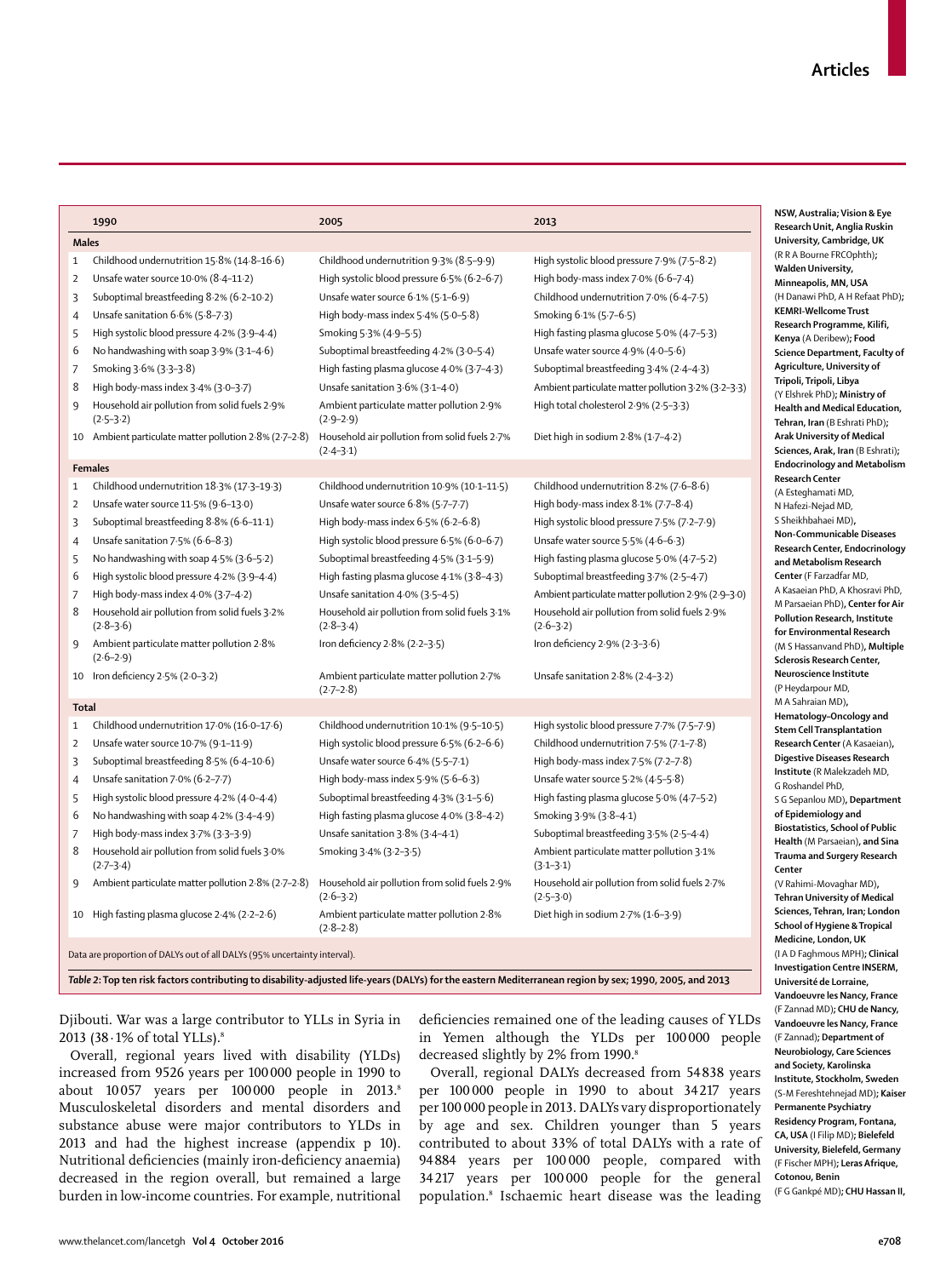

**Haramaya University, Harari, Ethiopia** (N A Kassa PhD)**;**

**DALY rates for the eastern Mediterranean region; 1990–2013** 

*Figure 1***: DALYs attributed to risk factors in countries of the eastern Mediterranean region, 1990 and 2013** DALYs=disability-adjusted life-years.

|                                                                                                                                                                                                                                                           | All causes                       | Communicable, maternal,<br>neonatal, and nutritional<br>disorders | Non-communicable diseases        | <b>Injuries</b>                 |
|-----------------------------------------------------------------------------------------------------------------------------------------------------------------------------------------------------------------------------------------------------------|----------------------------------|-------------------------------------------------------------------|----------------------------------|---------------------------------|
| 1990 DALYs, thousands                                                                                                                                                                                                                                     | 200 590 (190 173 to 211 259)     | 109 405 (103 984 to 113 960)                                      | 72 994 (64 276 to 81 552)        | 18 191 (16 233 to 21 189)       |
| DALYs expected with 2013 population, 1990 population age<br>structure, 1990 DALY rates, thousands                                                                                                                                                         | 341549 (323 445 to 359 991)      | 187154 (177195 to 195919)                                         | 123790 (108708 to 138813)        | 30 605 (27 404 to 35 345)       |
| DALYs expected with 2013 population, 2013 population age<br>structure, 1990 DALY rates, thousands                                                                                                                                                         | 300 382 (281 487 to 319 833)     | 141736 (134 031 to 148 771)                                       | 128 693 (113 0 87 to 144 394)    | 29 953 (26 530 to 35 525)       |
| 2013 DALYs, thousands                                                                                                                                                                                                                                     | 206 831 (187 375 to 226 886)     | 73 251 (67 787 to 79 600)                                         | 112 836 (98 705 to 128 394)      | 20745 (18 617 to 22 910)        |
| Median percent change from 1990 due to population growth                                                                                                                                                                                                  | 70.3% (69.7 to 70.7)             | 71.1% (69.7 to 72.3)                                              | 69.4% (68.2 to 71.4)             | 68.3% (65.5 to 70.6)            |
| Median percent change from 1990 due to population ageing                                                                                                                                                                                                  | $-20.6\%$ ( $-22.3$ to $-18.8$ ) | $-41.5\%$ (-42.5 to -40.5)                                        | $6.9\%$ (3.6 to 9.1)             | $-3.9\% (-8.0 \text{ to } 1.9)$ |
| Median percent change from 1990 due to change in DALY rates                                                                                                                                                                                               | $-46.6\%$ ( $-51.4$ to $-41.9$ ) | $-62.6\%$ (-66.7 to -58.2)                                        | $-21.8\%$ ( $-31.1$ to $-12.5$ ) | $-50.3\%$ (-65.1 to $-35.1$ )   |
| Median percent change from 1990 to 2013                                                                                                                                                                                                                   | $3.1\%$ (-2.9 to 8.7)            | $-33.1\%$ ( $-37.3$ to $-28.5$ )                                  | 54.5% (44.5 to 64.5)             | 14.3% (0.9 to 28.6)             |
| Data are median (95% CI). DALY=disability-adjusted life-year.<br>Table 3: Decomposition of the change of DALYs by cause into contributions from total population growth, population ageing, and changes in age-specific, sex-specific, and cause-specific |                                  |                                                                   |                                  |                                 |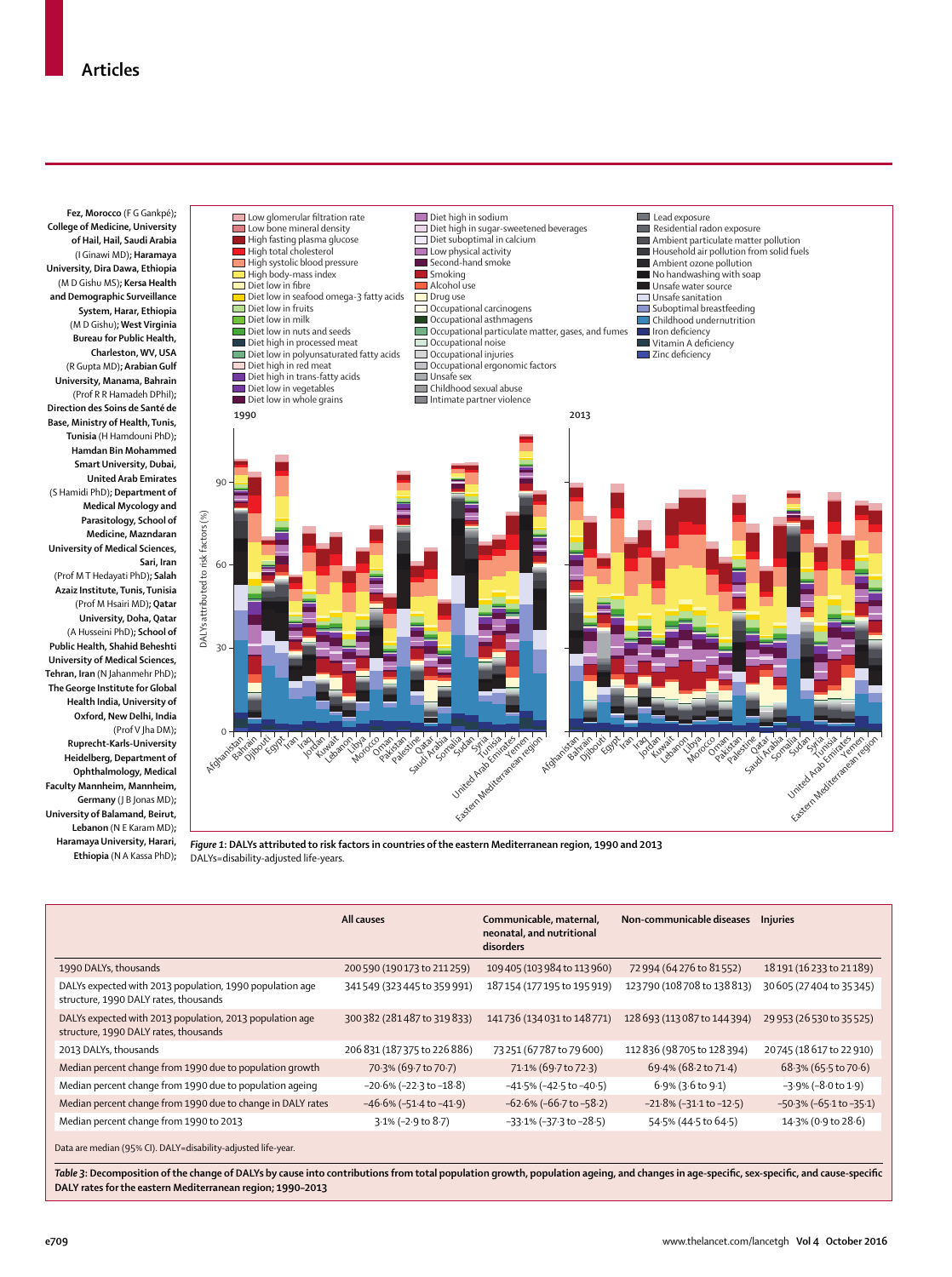cause of DALYs in the region in 2013 in males and when data for both sexes were combined, whereas diarrhoeal diseases were the leading cause in 1990 (table 1). Lower respiratory infection was the leading cause of DALYs for females. Causes of DALYs varied by income; lower respiratory infection was the leading cause of DALYs in low-income countries (appendix p 15), ischaemic heart disease in middle-income countries (appendix p 16), and road injuries in high-income countries (appendix p 17). Causes of DALYs and their change from 1990 by country varied widely (appendix p 11). Causes of DALYs varied by age. For example, DALYs for mental health peaked in early adulthood and declined with age, whereas DALYs for cardiovascular diseases and neoplasms increased with age (appendix p 1). Different patterns of DALYs were observed in different income levels (appendix pp 12–14).

High blood pressure was the leading risk factor for DALYs in 2013, which increased by 83·3% from 1990 (from  $8.5$  million to  $16.1$  million DALYs; table 2;<sup>8</sup> however, the number of DALYs per 100 000 people increased by only 14%. High blood pressure increased from the fifth highest cause of DALYs in 1990 to first in 2013. Risk factors for DALYs varied by country, with childhood wasting as the leading cause in Somalia, Afghanistan, and Yemen, whereas unsafe sex was the leading cause of DALYs in Djibouti. Conversely, noncommunicable disease risk factors were the leading cause of DALYs in high-income countries and middleincome countries (figure 1). DALY risk factors varied by age; child malnutrition and suboptimal breastfeeding affected the younger age groups (aged 7 days to 4 years) and high bodyweight and systolic blood pressure affected the older age groups (aged 60–80 years; appendix p 2).

The annualised rates of change for DALY risk factors by burden for the region, low-income, middle-income, and high-income countries are shown in the appendix (pp 3–6). DALYs per 100 000 people attributed to high body-mass index increased by 28% from 1990 to 2013 (from 1961 years per 100 000 people to 2506 years per 100 000 people) and accounted for over 7·3% of total DALYs.8 For high-income countries, high fasting plasma glucose, high body-mass index, alcohol use, and drug use accounted for the highest annual increase with a high DALYs burden.

Decomposition tables for the impact of ageing and population growth on the changes in DALYs from communicable diseases, non-communicable diseases, and injuries for the region are shown in table 3, and in the appendix (pp 18–21) for low-income, middleincome, and high-income countries. DALYs caused by non-communicable diseases and injuries increased (mainly because of population growth), whereas DALYs caused by communicable diseases decreased, although the actual rates of DALYs decreased for all risk factors (table 3).

Projected life expectancy using figures from 2009 until 2013, based on the trends observed from 1990 to 2008 compared with observed life expectancy from GBD  $2013$  are shown in figures 2 and 3. From 1990 to 2010, Egypt, Libya, Syria, and Yemen had a steady increase in life expectancy of about 0·25 years per year, with a slightly higher increase in females (about 0·3 years) than in males. However, Egypt, Tunisia, and Yemen have lost about 0·25 years of life expectancy due to the uprising that began in 2010. When comparing observed life expectancy to expected life expectancy if no crisis had occurred, we found a large decrease in life expectancy in Libya of more than 9 years for males and 6 years for females. Conversely, a steady decrease in life expectancy was observed in Syria because of the continuing war. Therefore, between 1990 and 2013 life expectancy for Syria would have been 6 years higher than observed for males and 5 years higher for females had the crisis not happened. Moreover, our analyses showed that several countries in the region have experienced a slow-down in lowering infant mortality rate. For example, in Syria the annualised rate of reduction in infant mortality between 2010 to 2013 was –9·1%, in sharp contrast with the rate of decrease of 6·0% before 2010.9

## **Discussion**

The eastern Mediterranean region is facing numerous health challenges as a result of previous wars, recent revolutions, and the wars that followed, and of ageing and population growth. Life expectancy at birth in the region increased from 65 years in 1990 to 71 years in 2013, with an annual increase of about  $0.26$  years. However, according to our study, the situation has resulted in deteriorating health conditions for many countries that are threatening these gains and will have an impact on the region and worldwide. Hence, on the basis of our results, we call for increased investment in health in the region, and suppression of the conflicts.

Our study showed a rapid increase in the burden of mental and drug-use disorders in the region. Unfortunately, the rise in burden of mental health problems has not been met with investment in prevention by most countries in the region, with few exceptions, such as Lebanon and Qatar.<sup>10,11</sup> Mental health is not viewed as a major burden by many countries and is not discussed in the agendas of many international agencies and health ministries. We hope that our findings will shed light and lead to more attention by global and regional health agencies to tackle this rising burden.

Similarly, the rapid rise in non-communicable diseases is alarming. Diabetes, for example, is a heavy burden on many countries, with deaths increasing from 12 to 19 per 100 000 people. One study<sup>12</sup> showed a high cost of diabetes in Saudi Arabia. These trends,

**Oklahoma State University Center for Health Sciences, Tulsa, OK, USA** (A Kaul MD)**; Health Services Academy, Islamabad, Pakistan**  (E A Khan MPH)**; Health Ministers' Council for Cooperation Council States, Riyadh, Saudi Arabia**  (T Khoja FRCP)**; Iranian Ministry of Health and Medical Education, Tehran, Iran**  (A Khosravi)**; Centre for Research & Action in Public Health, Faculty of Health, University of Canberra, Canberra, ACT, Australia**  (Y Kinfu PhD)**; Department of Demography and Public Health Research Institute**  (B Kuate Defo PhD)**, and Department of Social and Preventive Medicine, School of Public Health** (B Kuate Defo)**, University of Montreal, Montreal, QC, Canada; Indegene, Bangalore, India**  (A Lakshmana Balaji MPH)**; Melbourne School of Population and Global Health, University of Melbourne, Melbourne, VIC, Australia**  (Prof A D Lopez)**; Aintree University Hospital National Health Service Foundation Trust, Liverpool, UK**  (R Lunevicius PhD)**; School of Medicine, University of Liverpool, Liverpool, UK**  (R Lunevicius)**; Center for Research on Population and Health, Faculty of Health Sciences** (Prof C Makhlouf Obermeyer DSc)**, Department of Epidemiology & Population Health, Faculty of Health Sciences** (A Mehio-Sibai PhD)**, Medical Center**  (Prof Z Nahas MD)**, Department of Health Management and Policy** (S Saleh PhD)**, American University of Beirut, Beirut, Lebanon; Queen Mary University of London, London, UK** (Prof W Marcenes PhD)**; State Welfare Organisation, Tehran, Iran**  (H Masoudi Farid MD)**; Howard University College of Medicine, Washington, DC, USA**  (A Mehari MD)**; College of Medicine, Alfaisal University, Riyadh, Saudi Arabia**  (Prof Z A Memish)**; University of Salahaddin, Erbil, Iraq**  (K A Mohammad PhD)**; Ministry of Public Health and Population, Sana'a, Yemen**  (J T Nasher MSc)**; Southern Illinois University, Springfield, IL, USA** (H Nawaz MD)**; Faculty**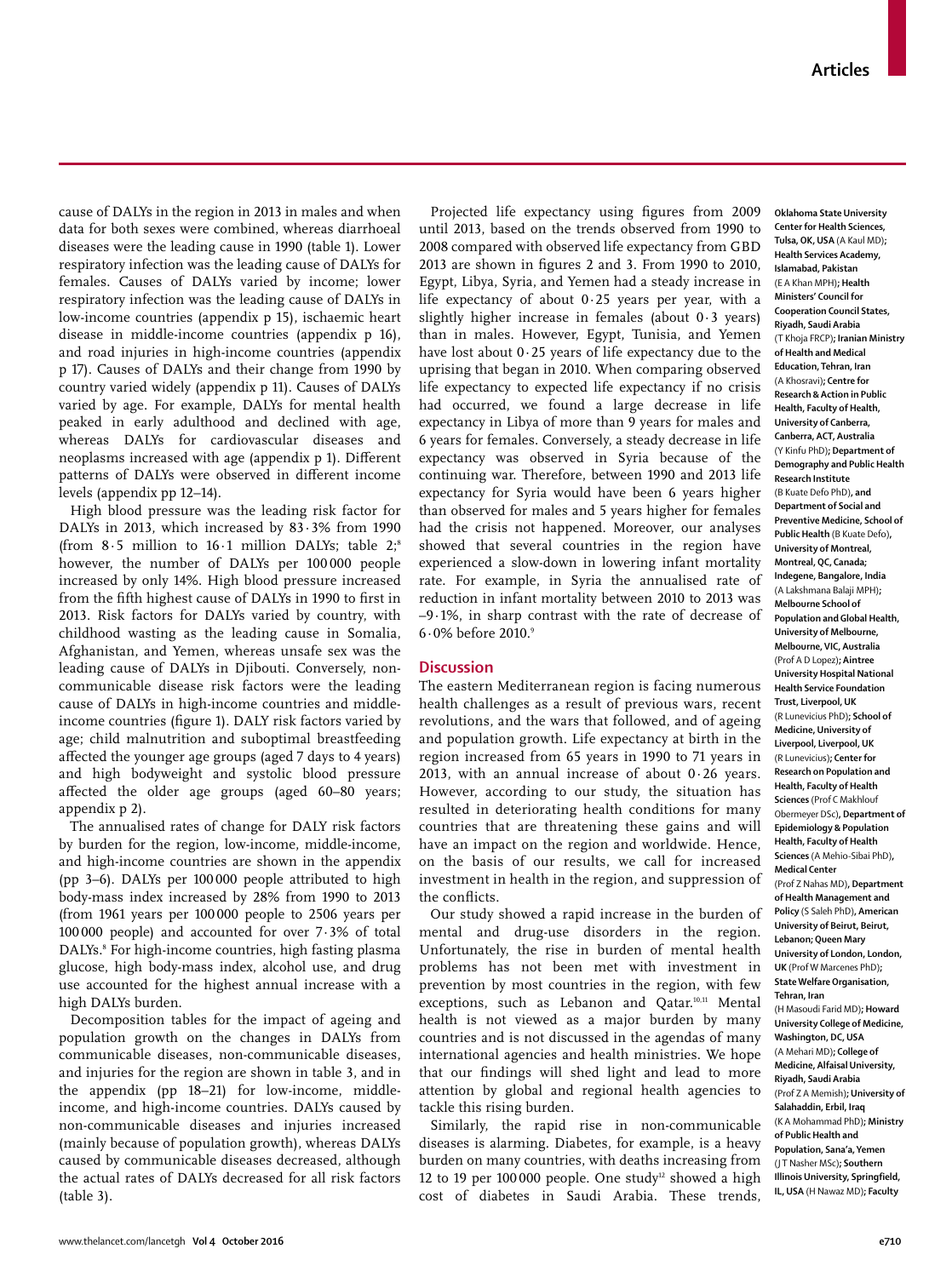**of Medicine, Fez, Morocco**  (Prof C Nejjari PhD)**; Emory University, Atlanta, GA, USA**  (S B Omer PhD)**; National Heart, Lung, and Blood Institute, Bethesda, MD, USA**  (E K Peprah PhD)**; Postgraduate Medical Institute, Lahore, Pakistan** (A Pervaiz MHA)**; University of British Columbia, Vancouver, BC, Canada**  (F Pourmalek PhD)**; College of Pharmacy, University of Illinois, Chicago, IL, USA**  (Prof D M Qato PhD)**; Department of Community Medicine, School of Medicine, Alborz University of Medical Sciences, Karaj, Iran**  (M Qorbani PhD)**; A T Still University of Health Sciences, Kirksville, MO, USA**  (A Radfar MD)**; Contech International Health Consultants, Lahore, Pakistan**  (A Rafay MS, Prof S M Rana PhD)**; Hamad Medical Corporation, Doha, Qatar**  (S U Rahman FRCPCH)**; Society for Health and Demographic Surveillance, Suri, India**  (R K Rai MPH)**; Contech School of Public Health, Lahore, Pakistan** (Prof S M Rana)**; Department of Surgery, Boston University School of Medicine, Boston, MA, USA** (S R Rao PhD)**; Suez Canal University, Ismailia, Egypt** (A H Refaat)**; International Health and Development, Geneva, Switzerland** (S Resnikoff)**; Golestan Research Center of Gastroenterology and Hepatology, Golestan University of Medical Sciences, Gorgan, Iran** (G Roshandel)**; Lebanese University, Beirut, Lebanon** (G Saade MD)**; Bellevue Medical Center, Mansourieh El Metn, Lebanon**  (G Saade)**; Institut d'Investigacio Biomedica de Bellvitge (IDIBELL), L'Hospitalet de Llobregat, Barcelona, Spain**  (L Sanchez-Riera PhD)**; All India Institute of Medical Sciences, New Delhi, India**  (M Satpathy PhD)**; Department of Public Health, An-Najah University, Nablus, Palestine**  (A Shaheen PhD)**; Tufts Medical Center, Boston, MA, USA**  (S Shahraz PhD)**; Washington State University, Spokane, WA, USA** (K Shishani PhD)**; Faculty of Health Sciences, Hatter Institute for Cardiovascular Research in Africa, University of Cape Town, Cape Town,**

Life



*Figure 2***: Projected versus observed life expectancy at birth of males in Egypt, Libya, Syria, Tunisia, and Yemen, 2000–13** GBD=Global Burden of Disease.

irrespective of their cause, will lead to a strain on finances and human resources in a region where they are already scarce. The prevention and control of risk factors associated with non-communicable diseases should be a priority for the region.

The spread of communicable diseases in the eastern Mediterranean region is of concern. The Hajj annual pilgrimage presents a challenge to health planners. The mass gathering for Hajj has led to several outbreaks of infectious disease such as meningitis and polio in Saudi Arabia and other countries.<sup>13</sup> Moreover, the gathering in Iraq for Ashura, a day of mass mourning, has the same potential for the spread of disease.<sup>14</sup> In most of these countries, kissing is a normal way of greeting people, and sharing food and social congregations are common. This cultural behaviour has complicated efforts to control Middle East respiratory syndrome (MERS) outbreaks in Saudi Arabia and its spread to other countries.<sup>15</sup> Containment and control of emerging diseases and infections in the eastern Mediterranean region is a national interest for all countries.

Our study showed a rise in the burden of disease due to illicit drugs in the region. Several studies have reported that, during stress, individuals might engage in risky behaviours.<sup>16</sup> Unfortunately, the response of many countries has been law enforcement measures and strict punishment.<sup>17</sup> The region is in need of comprehensive socioculturally appropriate approaches towards education, prevention, and early identification and treatment.

Road-traffic injuries are the leading cause of DALYs in men in high-income countries throughout the region, and rank increasingly higher in low-income and middle-income countries than in previous years. Unfortunately, many countries in the region have yet to fully implement policies and legislation conducive to road safety, and need to strengthen their trauma care systems.<sup>18</sup>

One of the main challenges and threats for the region is the environment. Most countries in the region are facing water shortages due to population pressure, increasing water demand, and natural climate variability. Moreover, climate change has resulted in increased temperatures in the region, and a major part of the eastern Mediterranean region is projected to be uninhabitable in the next 50-80 years.<sup>19</sup> Additionally, most countries in the region are not food sufficient and rely heavily on imports to meet growing demands. Development of a plan to address these issues is crucial for the region and the world, because they will affect the stability and future of the region.

Unrest, civil conflicts, and wars have had a big impact on the burden of disease in the eastern Mediterranean region. However, the long-term impact of the unrest is not yet known. The region is losing its health talents, as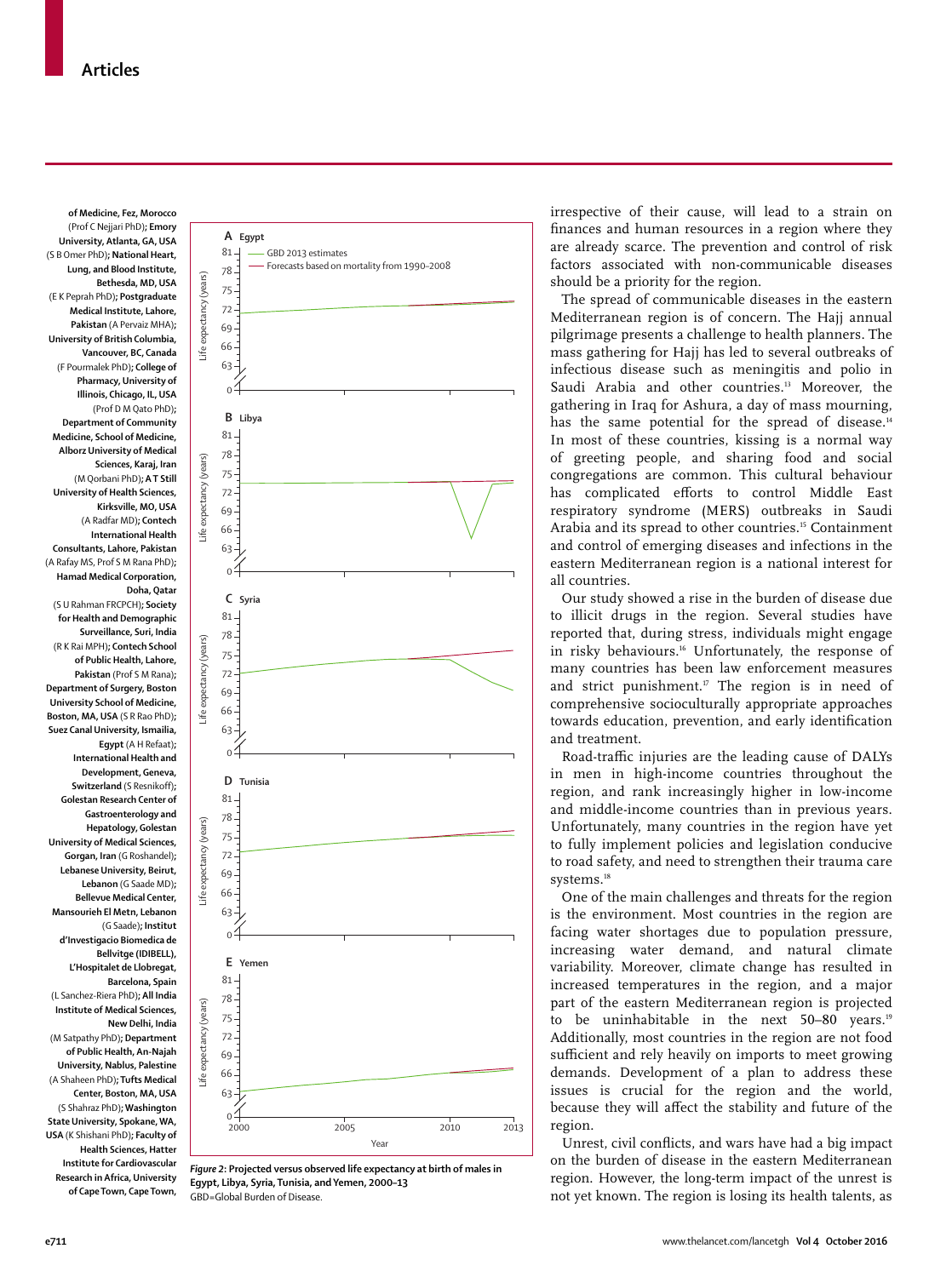many medical doctors and health professionals leave conflict areas in search of a better life elsewhere.<sup>20</sup> Moreover, historically high rates of unemployment in the region have caused many other people to seek work elsewhere.

Many countries in the region are facing other health challenges that they are not equipped for. For example, the conflict in Syria has resulted in millions of individuals being displaced internally and millions of others forced to seek refuge in neighbouring countries. Only when an influx of Syrian refugees into Europe occurred did this crisis receive widespread media coverage. There is a need for long-term planning to improve the health of and stabilise the region.

The infrastructure in several of these countries has been destroyed because of war. Water and sanitation will pose major challenges until proper reconstruction is achieved. Unfortunately, these effects will lead to an increased rate of disease spread and outbreaks, which must be properly controlled. Moreover, investment in health information systems in the region is urgently needed. This investment should be a priority for countries and donors once the political situation improves.

Our study showed that many of the health gains achieved by countries in the region are at risk of slowing down. In fact, infant mortality has risen in some countries. It is sad to see that Syria, a country with a good performance in reducing child mortality in the past, saw a rise from 2010 to 2013. Syria is falling behind countries in sub-Saharan Africa when it comes to the rate of change in infant mortality.

The political situation in the region continues to be uncertain; since 2013, the wars in Syria and Libya have escalated, and a war has started in Yemen. In some areas, residents are facing starvation and the public health and medical systems are about to collapse. Moreover, wars and unrest in Afghanistan, Iraq, Palestine, and Somalia have continued or re-emerged, and for many people in these countries, survival is the main challenge, not health. The eastern Mediterranean region is facing several health challenges at a time of uncertainty, and the countries in this region are struggling to meet these challenges.

Events in the past 5 years have shown that the wellbeing of people in the eastern Mediterranean region crosses beyond its borders, as exemplified by the spread of MERS to South Korea and the outbreak of infectious diseases in refugee camps in Lebanon and Jordan. A healthy eastern Mediterranean region is a politically stable eastern Mediterranean region, one from which the whole world will benefit. Based on our findings, we call for stepping up efforts at the regional and local levels to improve health, identify barriers to scaling up health promotion and disease prevention services, and to stabilise the region.



*Figure 3***: Projected versus observed life expectancy at birth of females in Egypt, Libya, Syria, Tunisia, and Yemen, 2000–13** GBD=Global Burden of Disease.

**South Africa** (Prof K Sliwa PhD)**; Westchester Medical Center, Valhalla, NY, USA**  (M Tavakkoli MD)**; Department of Anesthesiology, University of Virginia, Charlottesville, VA, USA** (A S Terkawi)**; Warwick Medical School, University of Warwick, Coventry, UK**  (O A Uthman PhD)**; Federal Institute for Population Research, Wiesbaden, Germany**  (R Westerman PhD)**; German National Cohort Consortium, Heidelberg, Germany**  (R Westerman)**; Jackson State University, Jackson, MS, USA**  (M Z Younis DrPH)**; and Faculty of Medicine, Mansoura University, Mansoura, Egypt**  (Prof M El Sayed Zaki PhD) Correspondence to: Prof Ali H Mokdad, Institute for Health Metrics and Evaluation, Seattle, WA 98121, USA

**mokdaa@uw.edu**

For the **Global Health Data Exchange** see http://ghdx. healthdata.org/

See **Online** for appendix